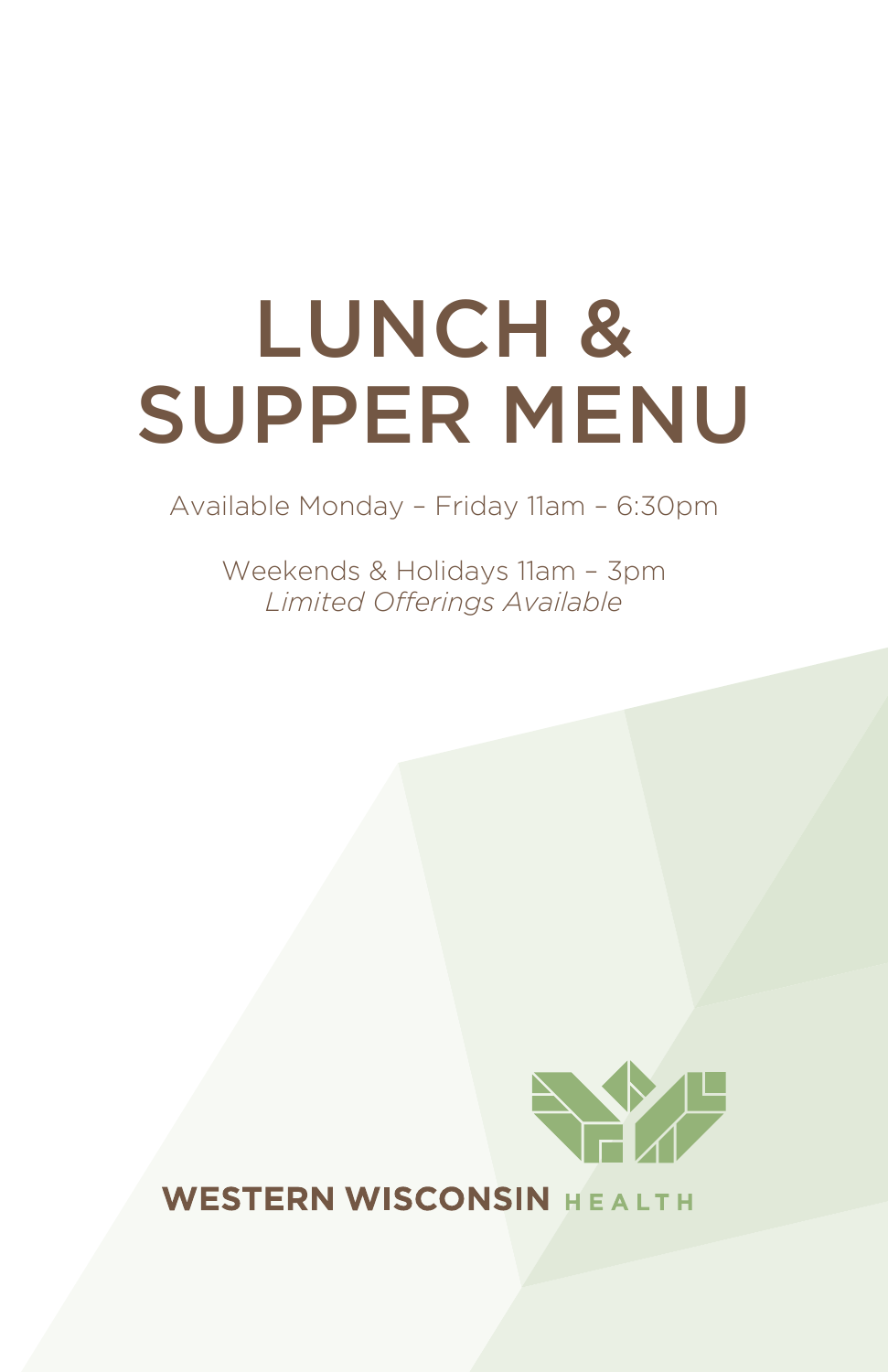# create your own SaLaD

Indulge in our salad bar featuring fresh seasonal greens, fruit, vegetables, homemade dressings and more! A satisfying meal all on its own Sold per ounce



- Subject to availability -

Broccoli Diced Turkey Chickpeas Mushrooms **Edamame** Hummus Black Beans **Fresh Fruit** Dry Toppings

Cauliflower Diced Chicken Cucumbers Red Onions **Cheese** Seasonal Vegetables Snow Peas Cottage Cheese Hard Boiled Eggs Bell Peppers Grape Tomatoes Shredded Carrots

Add Grilled Chicken or fresh baked Tilapia from our hot station to your salad!

Join us on Tuesday's for Build Your Own Taco Sold per oz

## **SOUP**

Fresh, hot soup available *Monday - Friday* Cup or Bowl

*Nutritionals provided are based on a SMALL CUP of soup, adjust for larger quantities.*

*Look for signage with nutritional information to best fit your needs*.

indicates this item meets cardiac heart healthy guideline recommendations.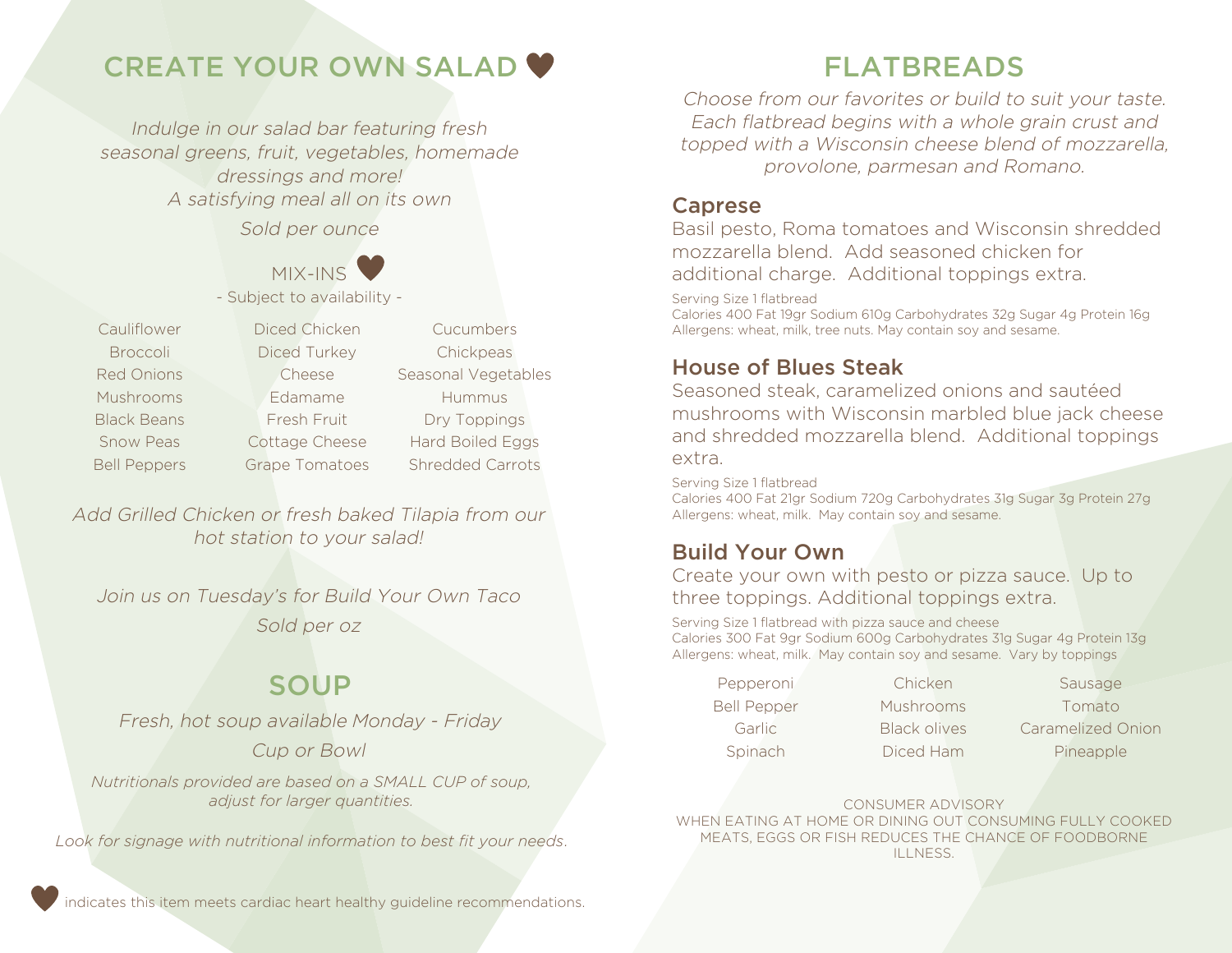# **FLATBREADS**

Available Monday - Friday

Choose from our favorites or build to suit your taste. Each flatbread begins with a whole grain crust and topped with a Wisconsin cheese blend of mozzarella, provolone, parmesan and Romano.

## caprese

Basil pesto, Roma tomatoes and Wisconsin shredded mozzarella blend. Add seasoned chicken for additional charge. Additional toppings extra.

Serving Size 1 flatbread

Calories 400 Fat 19gr Sodium 610g Carbohydrates 32g Sugar 4g Protein 16g Allergens: wheat, milk, tree nuts. May contain soy and sesame.

## house of blues Steak

Seasoned steak, caramelized onions and sautéed mushrooms with Wisconsin marbled blue jack cheese and shredded mozzarella blend. Additional toppings extra.

Serving Size 1 flatbread Calories 400 Fat 21gr Sodium 720g Carbohydrates 31g Sugar 3g Protein 27g Allergens: wheat, milk. May contain soy and sesame.

## **Build Your Own**

Create your own with pesto or pizza sauce. Up to three toppings. Additional toppings extra.

Serving Size 1 flatbread with pizza sauce and cheese Calories 300 Fat 9gr Sodium 600g Carbohydrates 31g Sugar 4g Protein 13g Allergens: wheat, milk. May contain soy and sesame. Nutrition varies.

Pepperoni Chicken Sausage Bell Pepper Mushrooms Tomato Garlic Black olives Caramelized Onion Spinach Diced Ham Pineapple

CONSUMER ADVISORY When eating at home or dining out consuming fully cooked meats, eggs or fish reduces the chance of foodborne illness.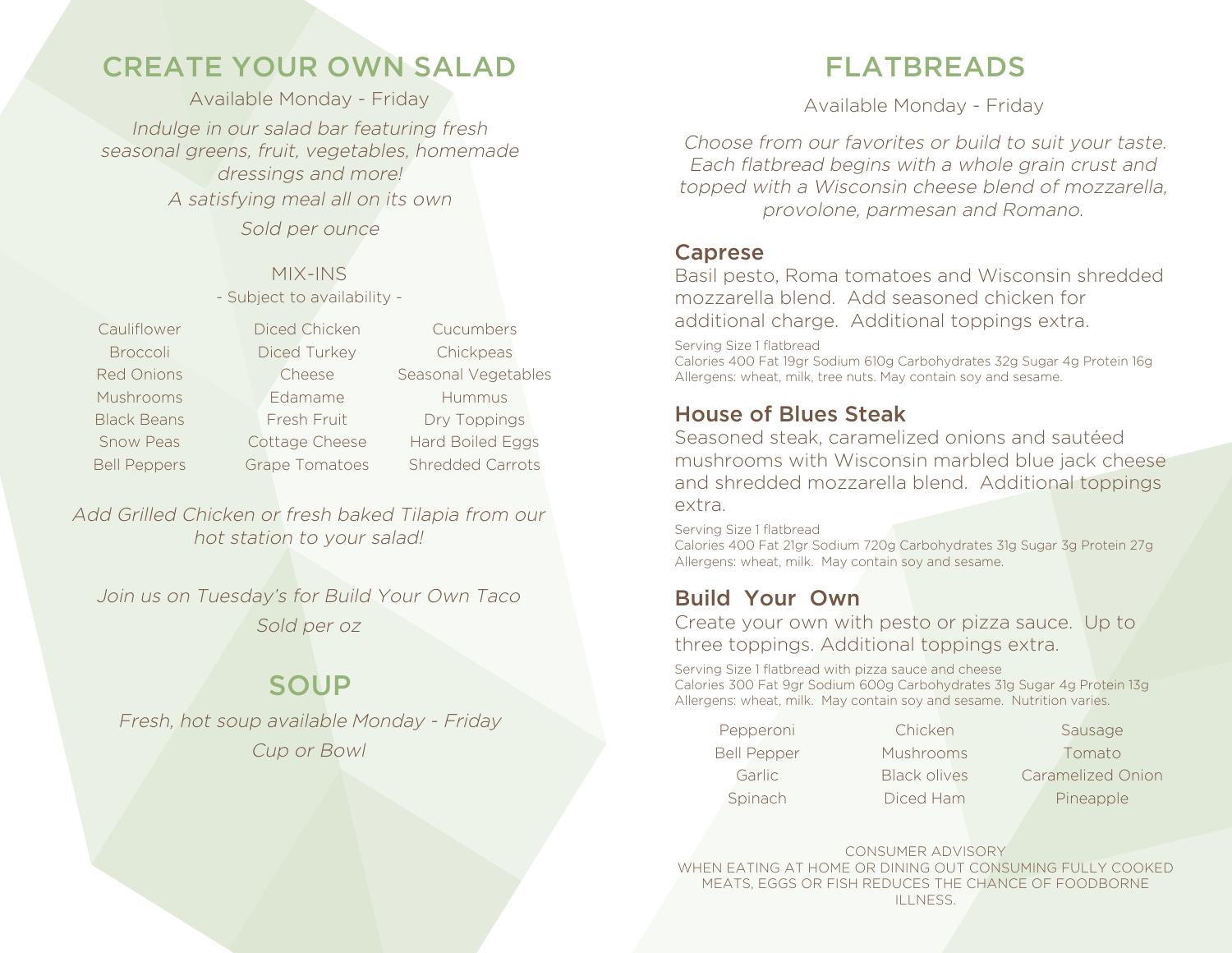# hot oFF the preSS

Available Monday - Friday

#### Prepared to Order - Gluten Free buns available

GlUTEn FREE BREAD MAY BE SUBSTITUTED On SElECT ITEMS BUT WE ARE nOT A GlUTEn FREE kITCHEn AnD DO nOT HAVE SEPARATE COOkInG EqUIPMEnT TO PREPARE 100% GlUTEn FREE ITEMS.

#### **Turkey with Apple & Cheddar**

Lower sodium turkey breast, mustard spread, cheddar cheese, sliced apple and arugula on organic multigrain bread.

Serving Size 1 sandwich Calories 360 Fat 12gr Sodium 720g Carbohydrates 37g Sugar 7g Protein 27g Allergens: milk, wheat

## philly cheesesteak

Featuring your choice of Philly Beef or Philly Chicken on a hoagie roll with caramelized onions, green bell peppers and Swiss cheese.

Serving Size 1 beef sandwich Calories 590 Fat 27gr Sodium 780g Carbohydrates 52g Sugar 9g Protein 39g

Calories 520 Fat 18gr Sodium 740g Carbohydrates 55g Sugar 11g Protein 28g Allergens: egg, milk, wheat

### **Cubano**

Low sodium sliced ham, juicy Cuban Mojo pork roast, mustard, Swiss cheese and dill pickles on a hoagie roll

Serving Size 1 sandwich Calories 550 Fat 20gr Sodium 730g Carbohydrates 57g Sugar 19g Protein 38g Allergens: milk, wheat

## **Beef Pot Roast**

Shredded beef pot roast with melted cheddar, tomatoes, horseradish-mayonnaise and red onions on a hoagie roll.

Serving Size 1 sandwich Calories 560 Fat 26gr Sodium 760g Carbohydrates 51g Sugar 8g Protein 30g Allergens: soy, wheat, egg, milk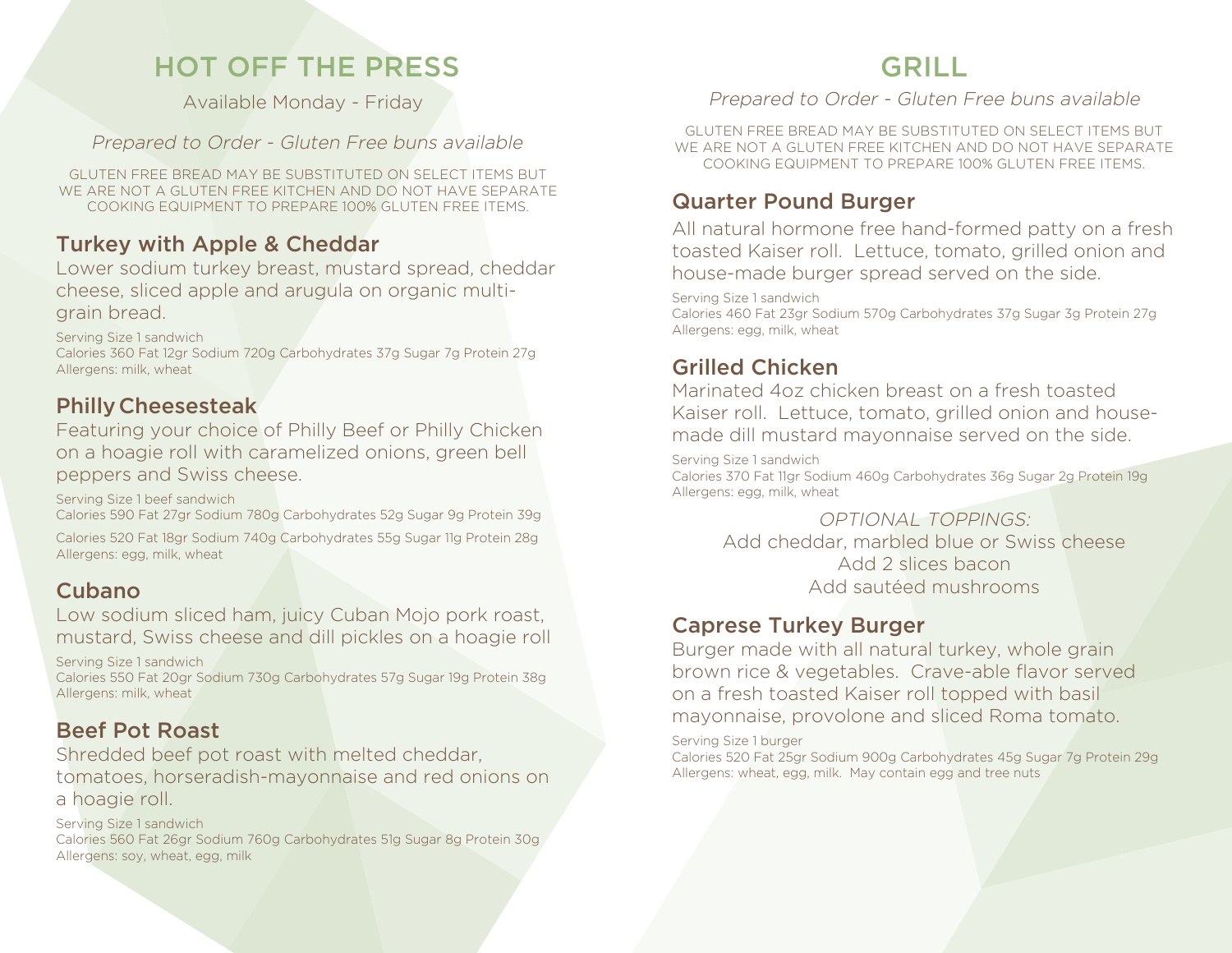# **GRILL**

#### Available Monday - Friday

#### Prepared to Order - Gluten Free buns available

GlUTEn FREE BREAD MAY BE SUBSTITUTED On SElECT ITEMS BUT WE ARE nOT A GlUTEn FREE kITCHEn AnD DO nOT HAVE SEPARATE COOkInG EqUIPMEnT TO PREPARE 100% GlUTEn FREE ITEMS.

### **Quarter Pound Burger**

All natural hormone free hand-formed patty on a fresh toasted kaiser roll. lettuce, tomato, grilled onion and house-made burger spread served on the side.

Serving Size 1 sandwich Calories 460 Fat 23gr Sodium 570g Carbohydrates 37g Sugar 3g Protein 27g Allergens: egg, milk, wheat

## Grilled Chicken

Marinated 4oz chicken breast on a fresh toasted kaiser roll. lettuce, tomato, grilled onion and housemade dill mustard mayonnaise served on the side.

Serving Size 1 sandwich Calories 370 Fat 11gr Sodium 460g Carbohydrates 36g Sugar 2g Protein 19g Allergens: egg, milk, wheat

#### OPTIOnAl TOPPInGS:

*Adding toppings will increase sodium and fat content of foods.* Add cheddar, provolone, pepper jack or Swiss cheese Add 2 slices bacon Add sautéed mushrooms

#### **Caprese Turkey Burger**

Burger made with all natural turkey, whole grain brown rice & vegetables. Crave-able lavor served on a fresh toasted kaiser roll topped with basil mayonnaise, provolone and sliced Roma tomato.

Serving Size 1 burger

Calories 520 Fat 25gr Sodium 900g Carbohydrates 45g Sugar 7g Protein 29g Allergens: wheat, egg, milk. May contain egg and tree nuts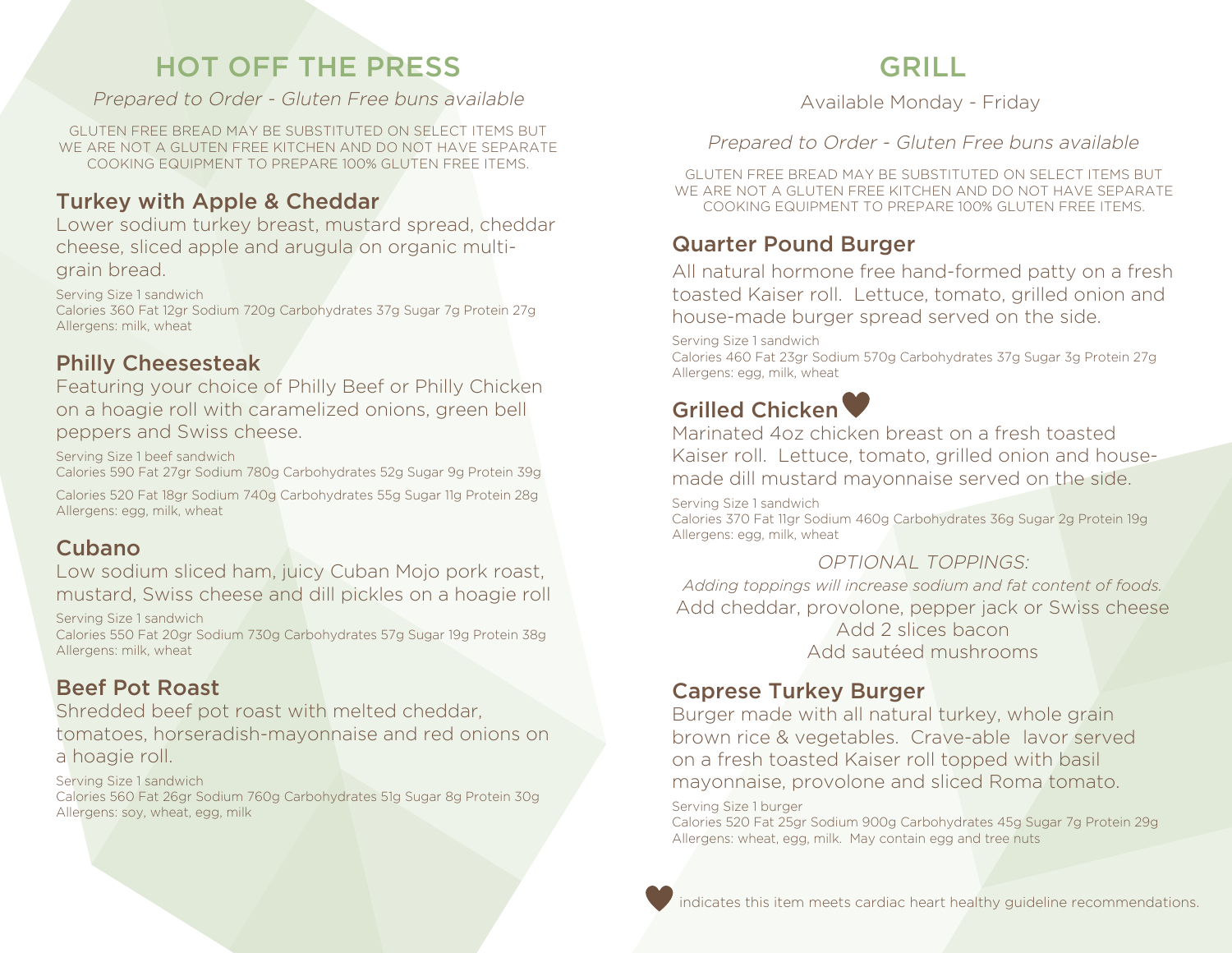# create your OWN STIR FRY

#### Available Monday - Friday

Cooked to order using your favorite mix-ins plus rice noodles or basmati rice and inished with low sodium, gluten free stir fry sauce.

#### Sold per oz

WE ARE nOT A GlUTEn FREE kITCHEn AnD DO nOT HAVE SEPARATE COOkInG EqUIPMEnT TO PREPARE 100% GlUTEn FREE ITEMS

Serving size: 1 cup rice noodles with broccoli, snap peas, bell peppers, mushrooms and sauce

Calories 230 Fat .5gr Sodium 320g Carbohydrates 53g Sugar 6g Protein 5g Allergens: soy

#### MIx-InS

*Nutrition varies by mix-ins.*

- Subject to availability -

**Steak** 

Broccoli Bell Peppers Water Chestnuts Red Onions Shredded Carrots Minced Garlic Mushrooms Fresh Ginger Bean Sprouts Snap Peas **Edamame** Celery Bell Peppers Fresh Ginger Edamame Chicken

# accoMpaniMentS

Offered *Monday - Friday, 11:00 am - 1:00 pm*

### Daily Special (Limited availability)

Entrée special and up to two sides. Additional sides subject to additional charge. Look for signage with nutritional information to best fit your needs.

### potato

One serving, selections vary

#### Rice

One serving, selections vary

#### Seasonal Vegetable

One serving, selections vary

*Additional sides availabl*e in Grab & Go cooler

indicates this item meets cardiac heart healthy guideline recommendations.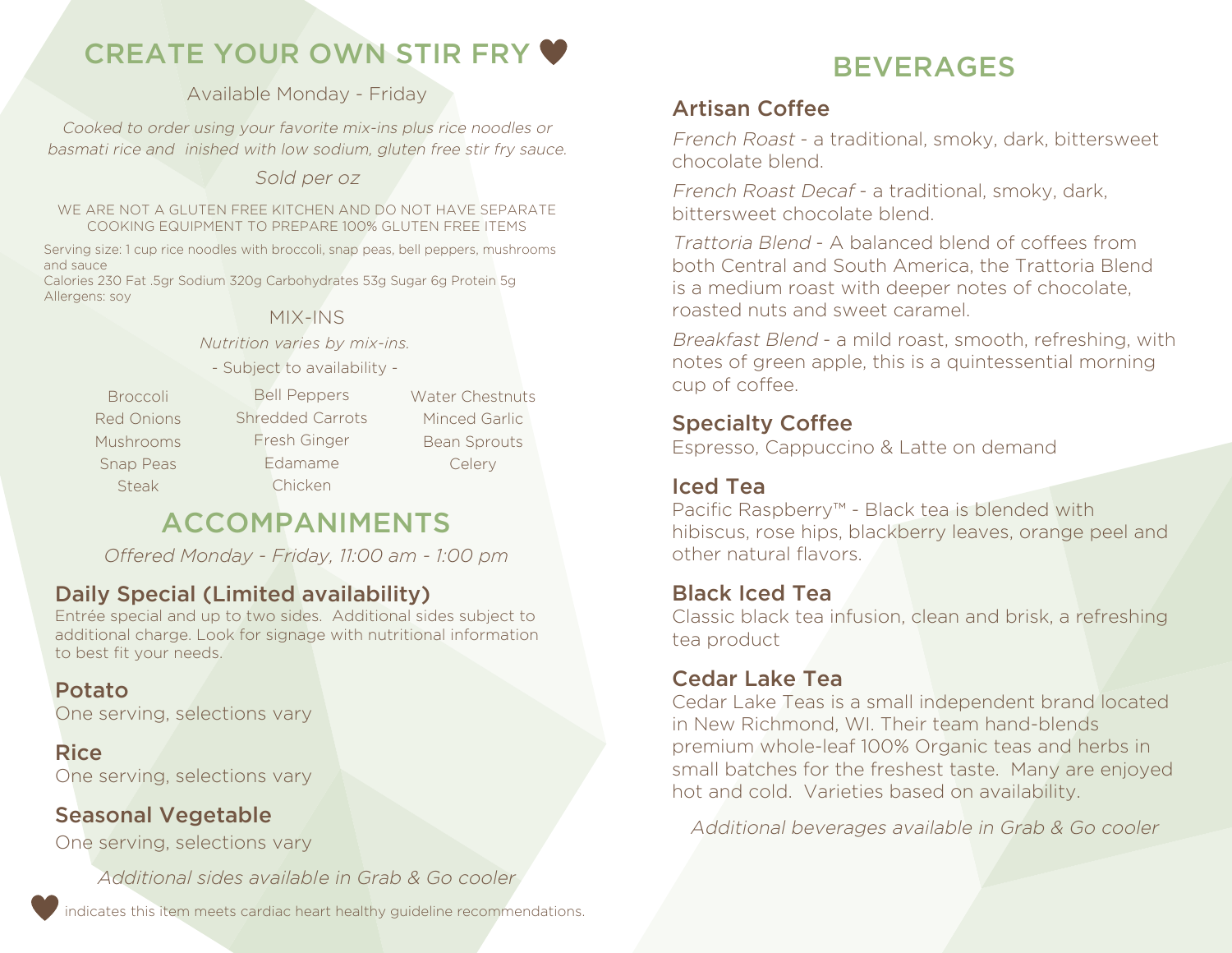# **BEVERAGES**

## artisan coffee

French Roast - a traditional, smoky, dark, bittersweet chocolate blend.

Trattoria Blend - A balanced blend of coffees from both Central and South America, the Trattoria Blend is a medium roast with deeper notes of chocolate, roasted nuts and sweet caramel.

Breakfast Blend - a mild roast, smooth, refreshing, with notes of green apple, this is a quintessential morning cup of coffee.

## **Cedar Lake Tea**

Cedar lake Teas is a small independent brand located in New Richmond, WI. Their team hand-blends premium whole-leaf 100% Organic teas and herbs in small batches for the freshest taste. Many are enjoyed hot and cold. Varieties based on availability.

Additional beverages available in Grab & Go cooler